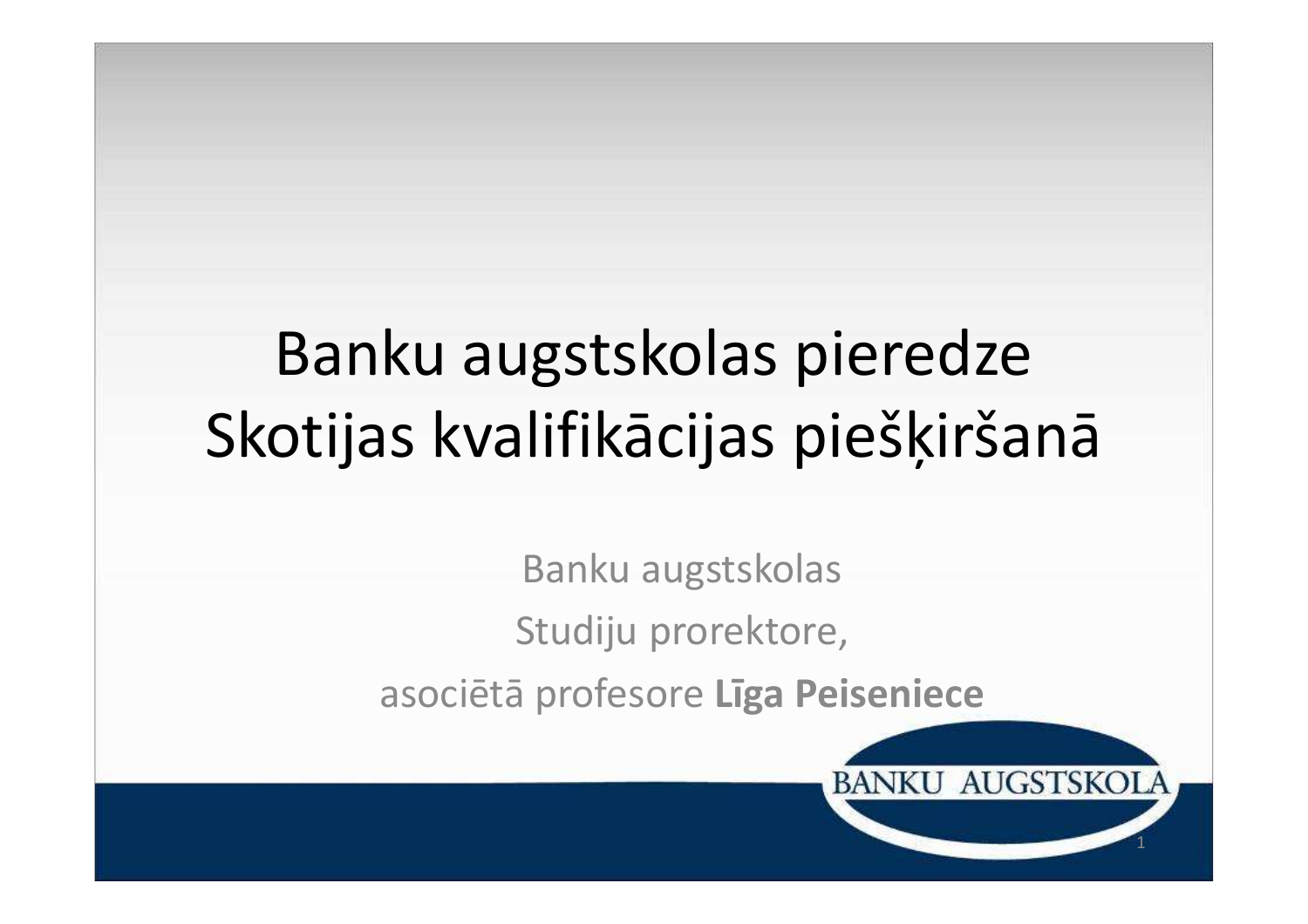| Doktora studiju programma                                  |                                                          |                                  |                                                            |                                                                                               |                                     |                                      |                                                                     |
|------------------------------------------------------------|----------------------------------------------------------|----------------------------------|------------------------------------------------------------|-----------------------------------------------------------------------------------------------|-------------------------------------|--------------------------------------|---------------------------------------------------------------------|
|                                                            |                                                          |                                  | Biznesa vadība (LV)                                        |                                                                                               |                                     |                                      |                                                                     |
|                                                            |                                                          |                                  | 3 gadi<br>DOKTORA GRĀDS VADĪBZINĀTNĒ                       |                                                                                               |                                     |                                      |                                                                     |
|                                                            |                                                          |                                  |                                                            | Maģistra līmeņa studiju programmas                                                            |                                     |                                      |                                                                     |
| Uzņēmējdarbības<br>vadīšana (LV)                           |                                                          | Inovatīvā<br>uzņēmējdarbība (LV) | Uzņēmējdarbība<br>radošajās industrijās<br>(MBA) (ENG)     | Finanses (LV)                                                                                 | Finanšu vadība (LV)                 |                                      | <b>Starptautiskās</b><br>finanses un Banku<br>darbība (ENG)         |
| 1,5 vai 2,5 gadi<br>UZŅĒMUMU UN IESTĀŽU<br><b>VADĪTĀJS</b> | 1,1 vai 2 gadi<br>UZŅĒMUMU UN IESTĀŽU<br><b>VADĪTĀJS</b> |                                  | 1,5 vai 2,5 gadi<br>UZŅĒMUMU UN IESTĀŽU<br><b>VADĪTĀJS</b> | 1,5 vai 2,5 gadi<br>UZŅĒMUMU UN IESTĀŽU<br><b>VADĪTĀJS</b>                                    | 1 gads<br><b>FINANŠU ANALĪTIĶIS</b> |                                      | 1,5 vai 2,5 gadi<br><b>FINANSISTS</b><br>Šveices biznesa skolas MBA |
|                                                            |                                                          |                                  |                                                            | Bakalaura līmeņa studiju programmas                                                           |                                     |                                      |                                                                     |
| Uzņēmējdarbības vadīšana (LV,<br>ENG)                      |                                                          |                                  | Inovācijas un produktu<br>attīstība uzņēmējdarbībā (LV)    | Finanses (LV, ENG)                                                                            |                                     | Risku vadība un<br>apdrošināšana(LV) |                                                                     |
| 4 vai 5 gadi<br>UZŅĒMUMU UN IESTĀŽU<br><b>VADĪTĀJS</b>     |                                                          |                                  | 4 gadi<br>UZŅĒMUMU UN IESTĀŽU<br><b>VADĪTĀJS</b>           | 4 vai 5 gadi, ENG - 4 gadi<br><b>FINANSISTS</b><br>Sadarbībā ar Šveices biznesa<br>skolas BBA |                                     | 4 vai 5 gadi<br>FINANŠU ANALĪTIĶIS   |                                                                     |
|                                                            |                                                          |                                  |                                                            | 1. līmeņa studiju programmas                                                                  |                                     |                                      |                                                                     |
| Banku darbība (LV)                                         |                                                          |                                  |                                                            | Grāmatvedība un finanses (LV)                                                                 |                                     |                                      |                                                                     |
| 2.5 vai 3 gadi<br><b>BANKU SPECIĀLISTS</b>                 |                                                          |                                  |                                                            | 2.5 vai 3 gadi<br><b>GRĀMATVEDIS</b>                                                          |                                     |                                      |                                                                     |

**SEE**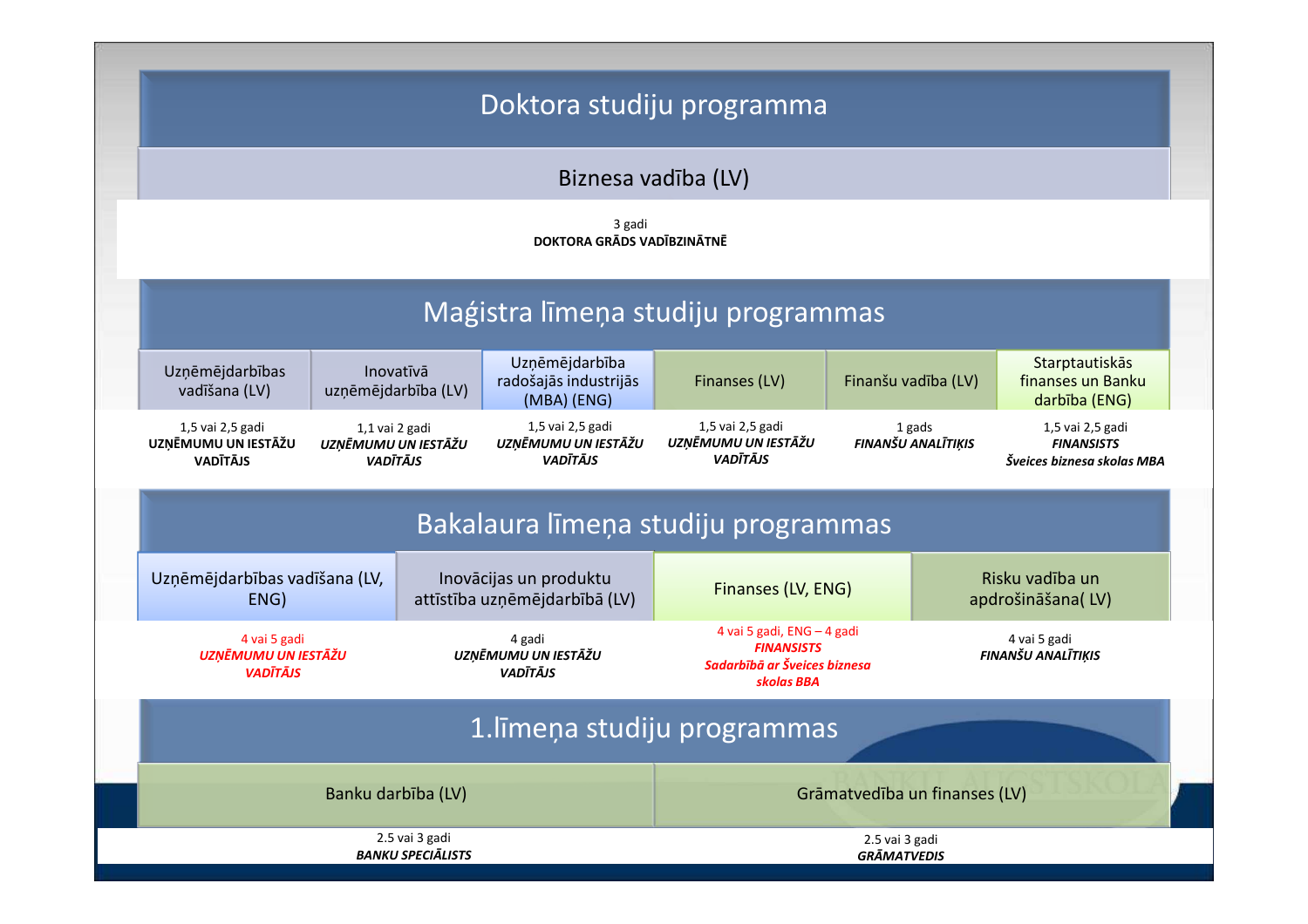

#### **Augstskolas un studiju moduļu «Finanšu vadība» starptautiska akreditācija**

*2013.gada aprīlī Banku augstskola kļuva par Skotijas kvalifikācijas aģent<sup>ū</sup>ras (SQA) sertifikācijas centru ar tiesīb<sup>ā</sup><sup>m</sup> <sup>p</sup>iešķirt finanšuvadītāja kvalifik āciju.*

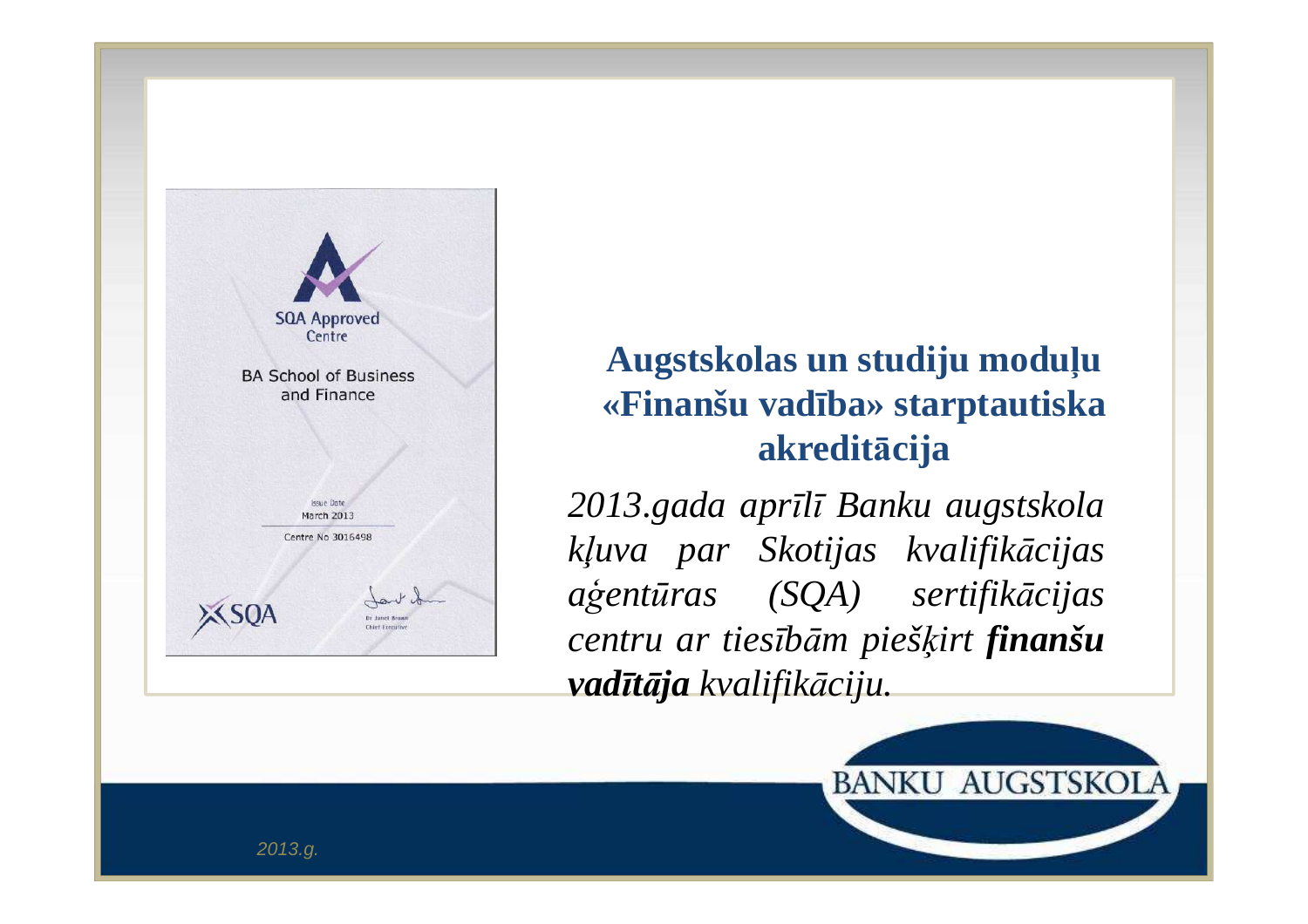## SQA customized award

- SQA's Customised Award means that we are allowed to develop qualifications that are tailored to our needs.
- This is ideal way to offer candidates the opportunity to get specialized qualifications in specialised business.
- It also allows if you candidates to get qualifications with added value, e.g. If you are operating in a unique market where existing qualifications don't quite meet labour market requirements.

**BANKU AUGSTSKOI**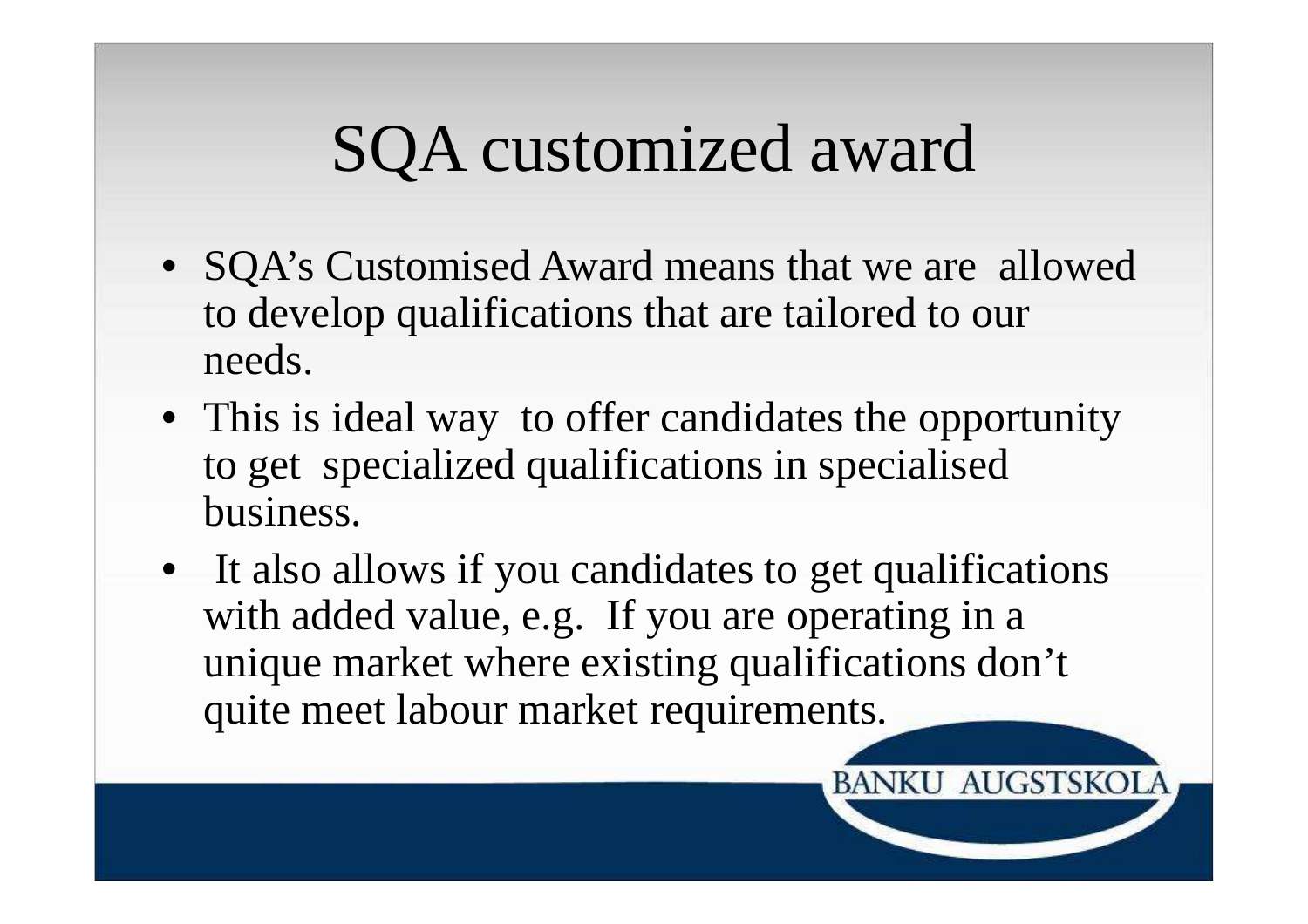## SQA customized award

• Customised Awards help candidates to increase skills levels because they're learning outcome based and demonstrate competences.

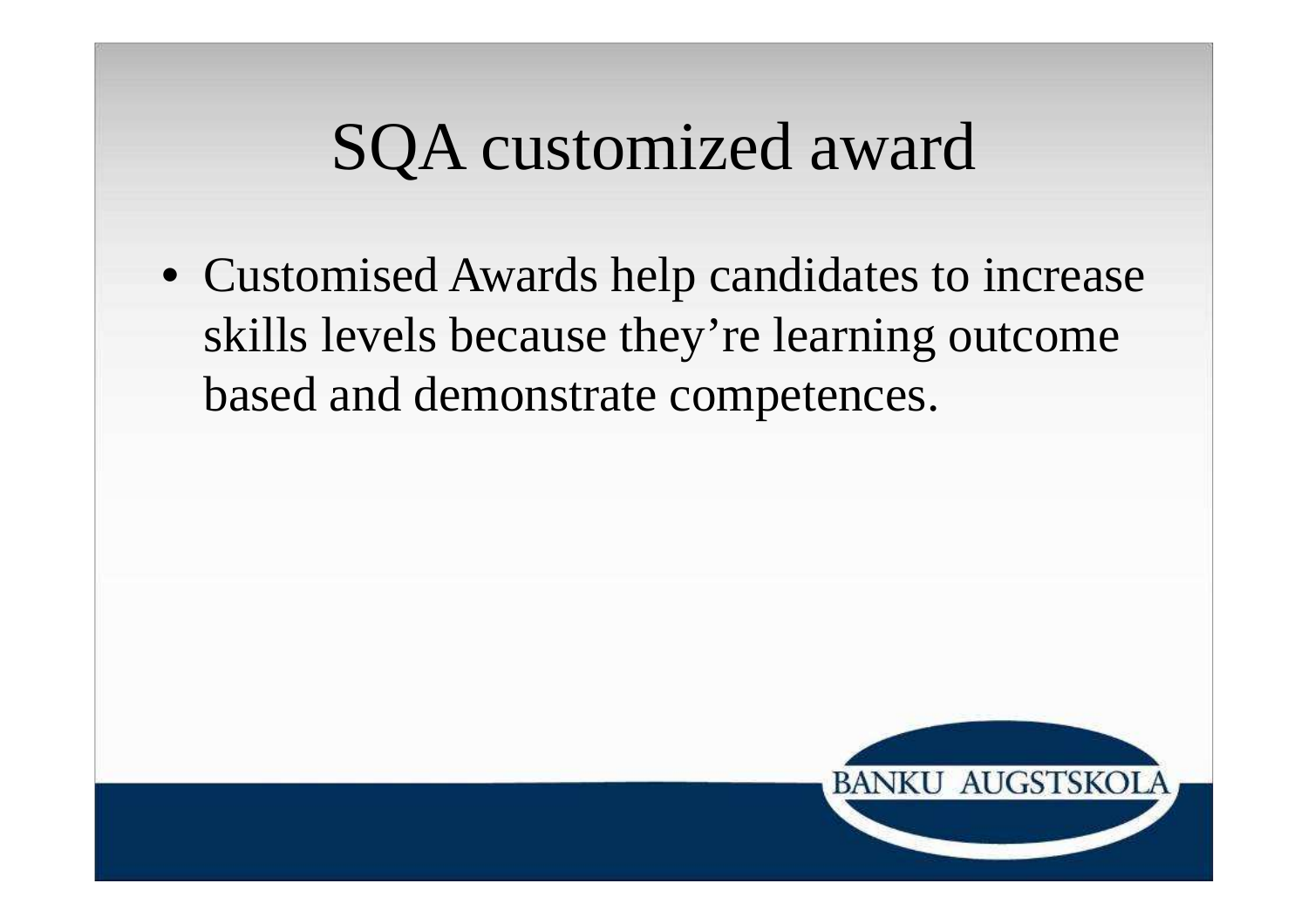## Process

In order to have the legal right to offer SQA approved qualification several things had to be done:

- BA School of Business and Finance sought initial approval as an SQA Centre, it involved also a site visit from SQA to us.
- Approval to offer specific qualification
- All process started at the beginning of 2012, at the end of the year there was a site visit, the first group ( 12 persons) graduated with SQA approved qualification in June of 2014.

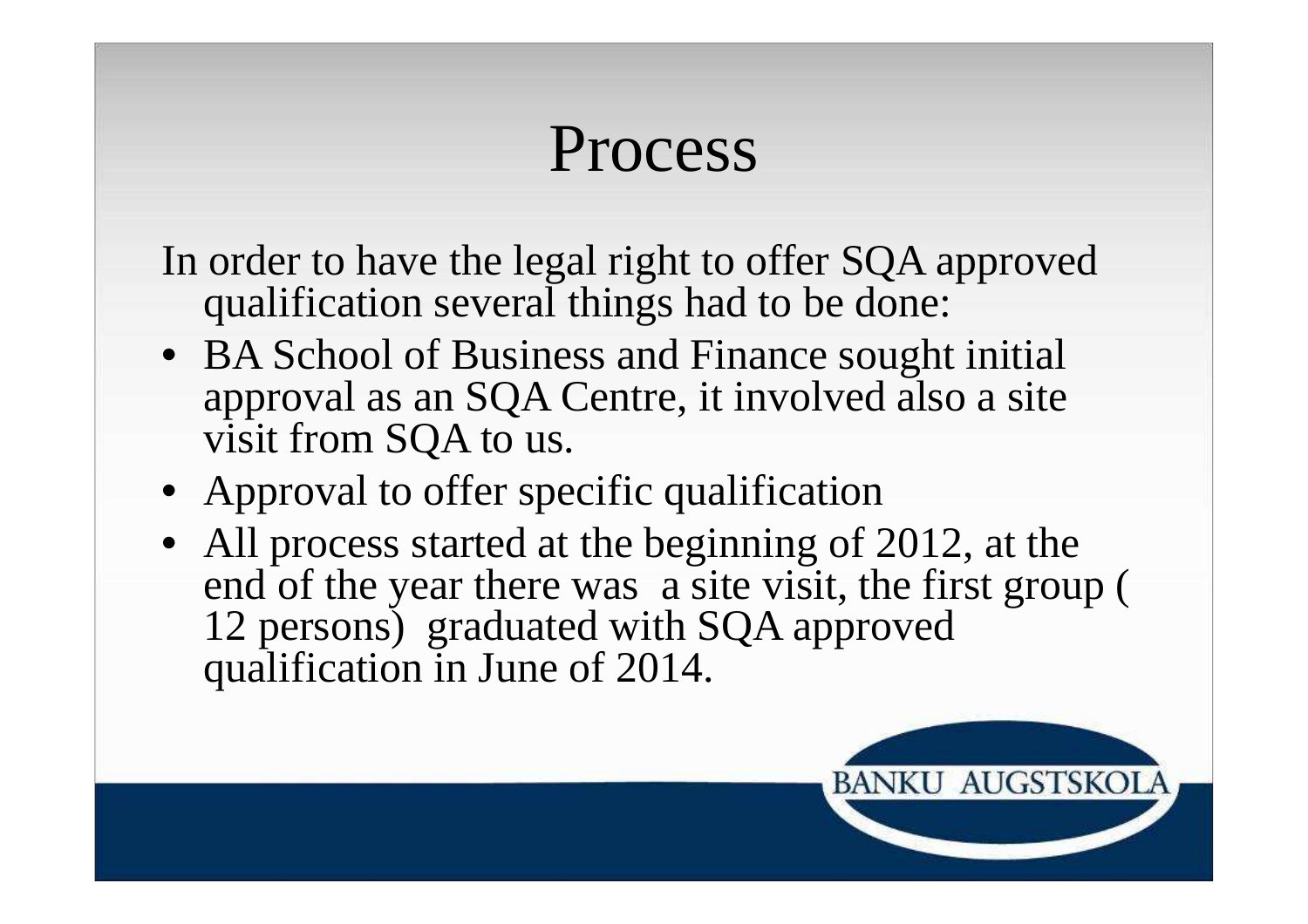#### Approval of the SBF as SQA Centre

It is a two stage process that confirms the following:

- SBF has appropriate management structure and quality assurance systems to support the delivery, assessment and internal verification of SQA qualifications
- SBF has the staff, reference and learning materials, assessment materials, equipment etc.
- Development and approval of Course description for the qualification "Financial Manager"

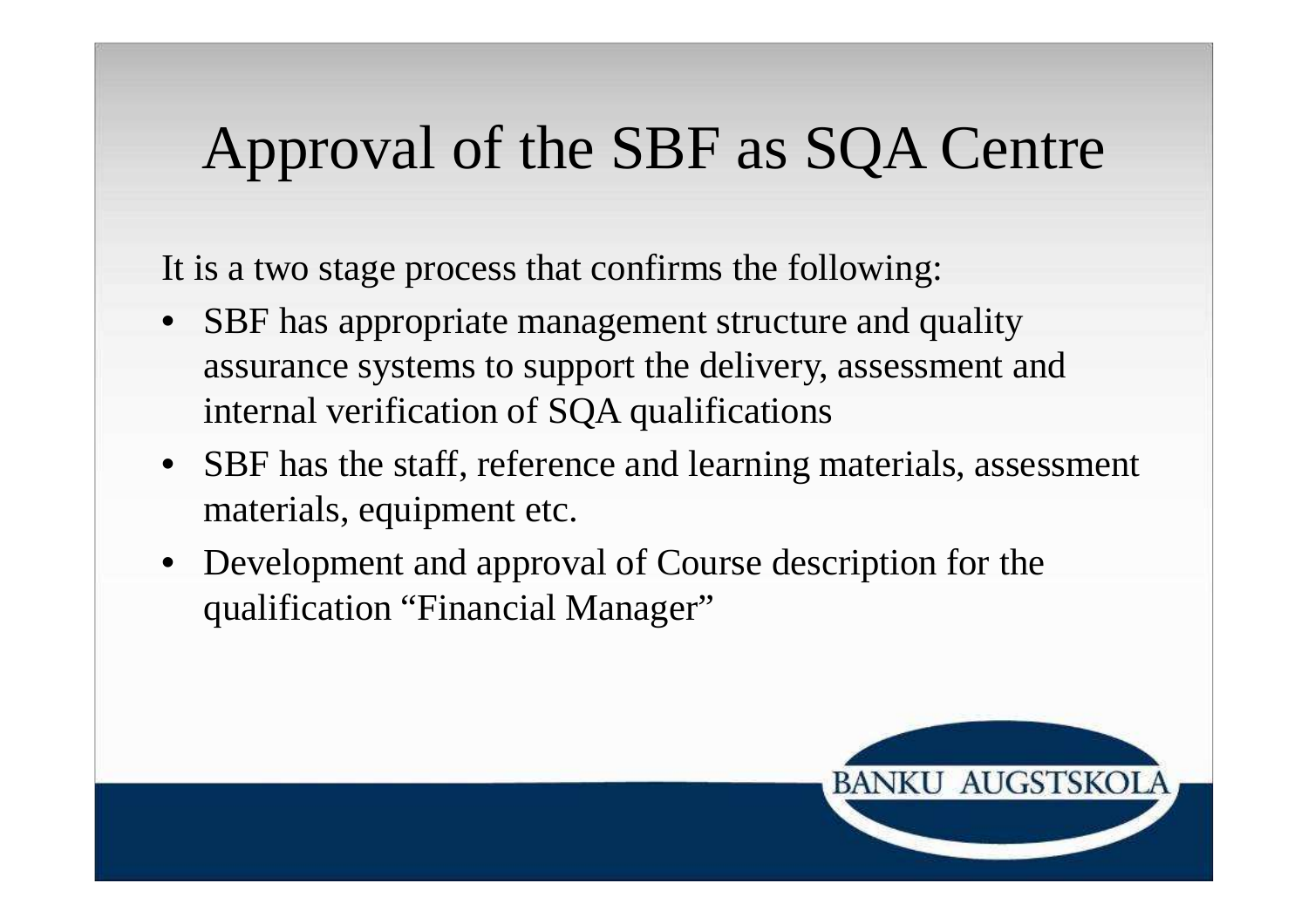### Benefits of approval as an SQA Centre

- SBF did the audit of existing documentation system, collected evidence that procedures that SBF have in place fully comply with SQA requirements
- Did a review of existing quality assurance system, clearly identified all the processes
- Academic staff improved the skill of designing a programme, as well as the skill of developing Learning outcome based course for a specific qualification.
- It was the first foreign accreditation by external organization such as SQA
- Approval report was delivered with recommndations for SBF improvement

**BANKU AUGSTSKOL**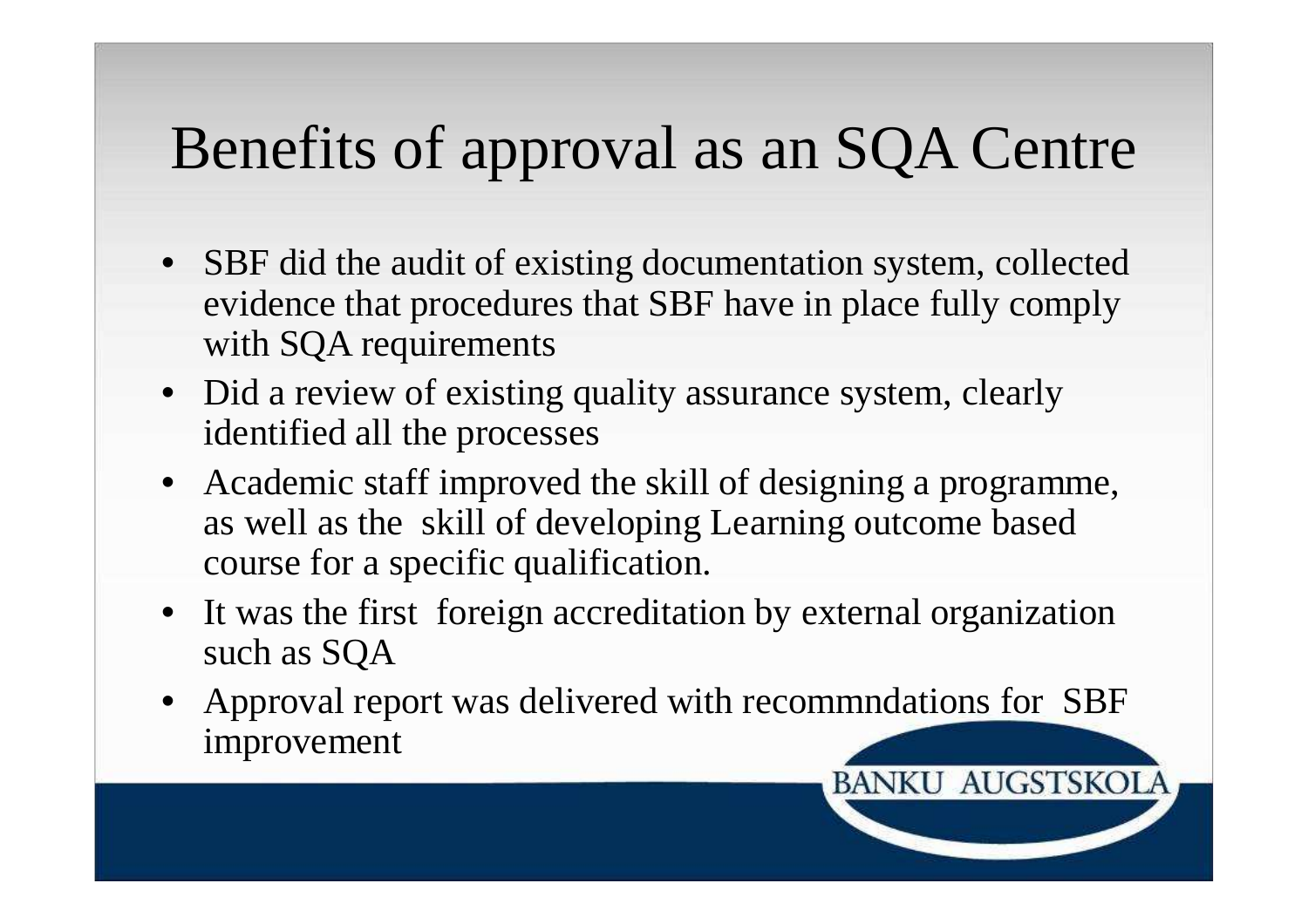### SQA's quality assurance processes

SBF studied the requirements related to processes and criteria. It included the following:

- $\bullet$ A management of an SQA Centre and the criteria for management procedures
- • Approval to offer specific qualification, in our case customized award in Financial management
- $\bullet$ Internal verification and internal assessment and criteria related to resources
- •External verification of internal assessment and criteria related to external processes
- • Quality control of external assessment and criteria is that assessment is in line with national standards
- •Validation and the criteria that the qualification is fit for purpose

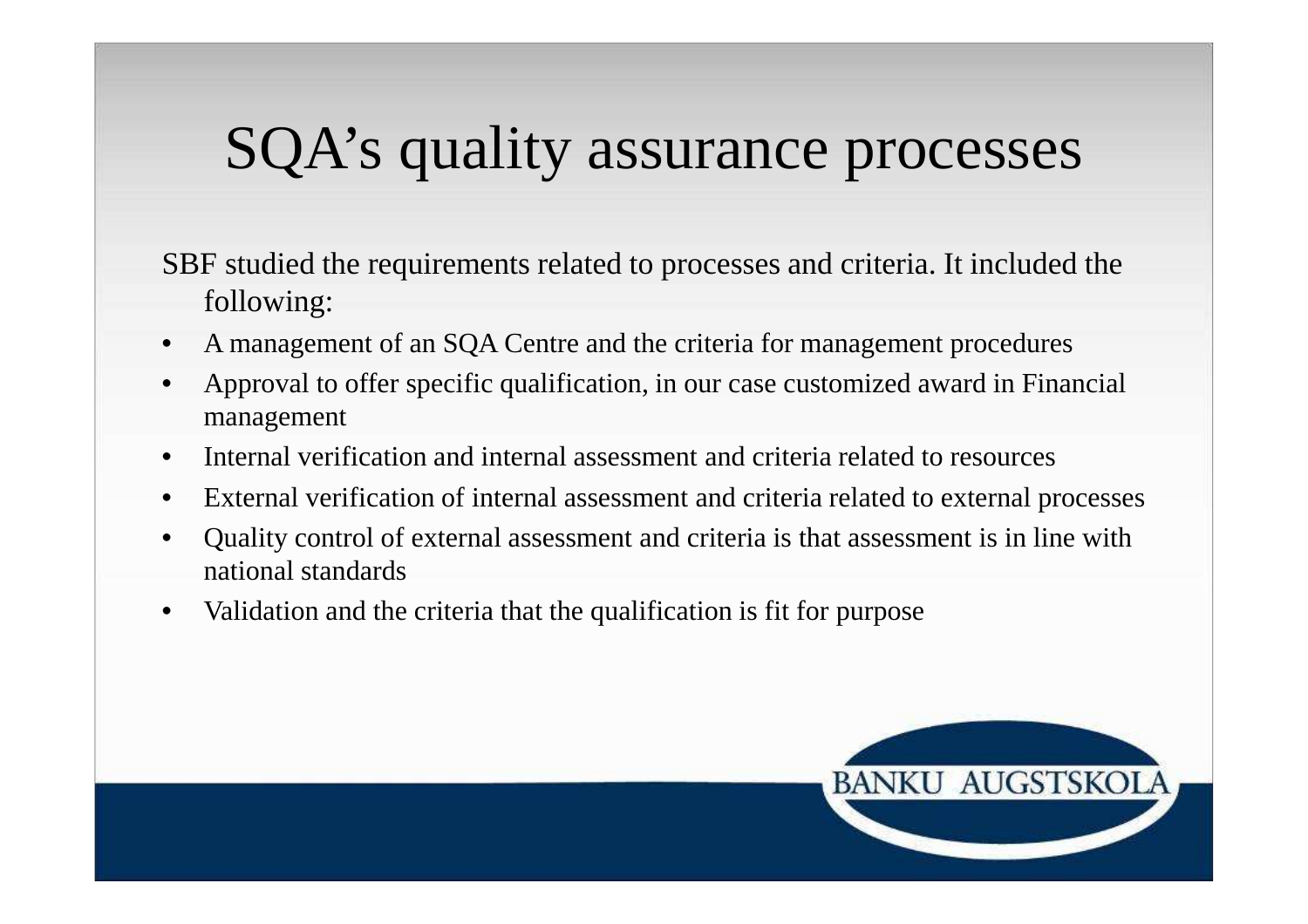### **The Quality processes**

- Each criteria is described and SBF had to demonstrate with documents and examples how we fulfil each criteria requirement.
- SBF had to develop additional documents that improved our processes.
- For acquiring this qualification a special procedure was developed with clearly identified responsible persons and their tasks.

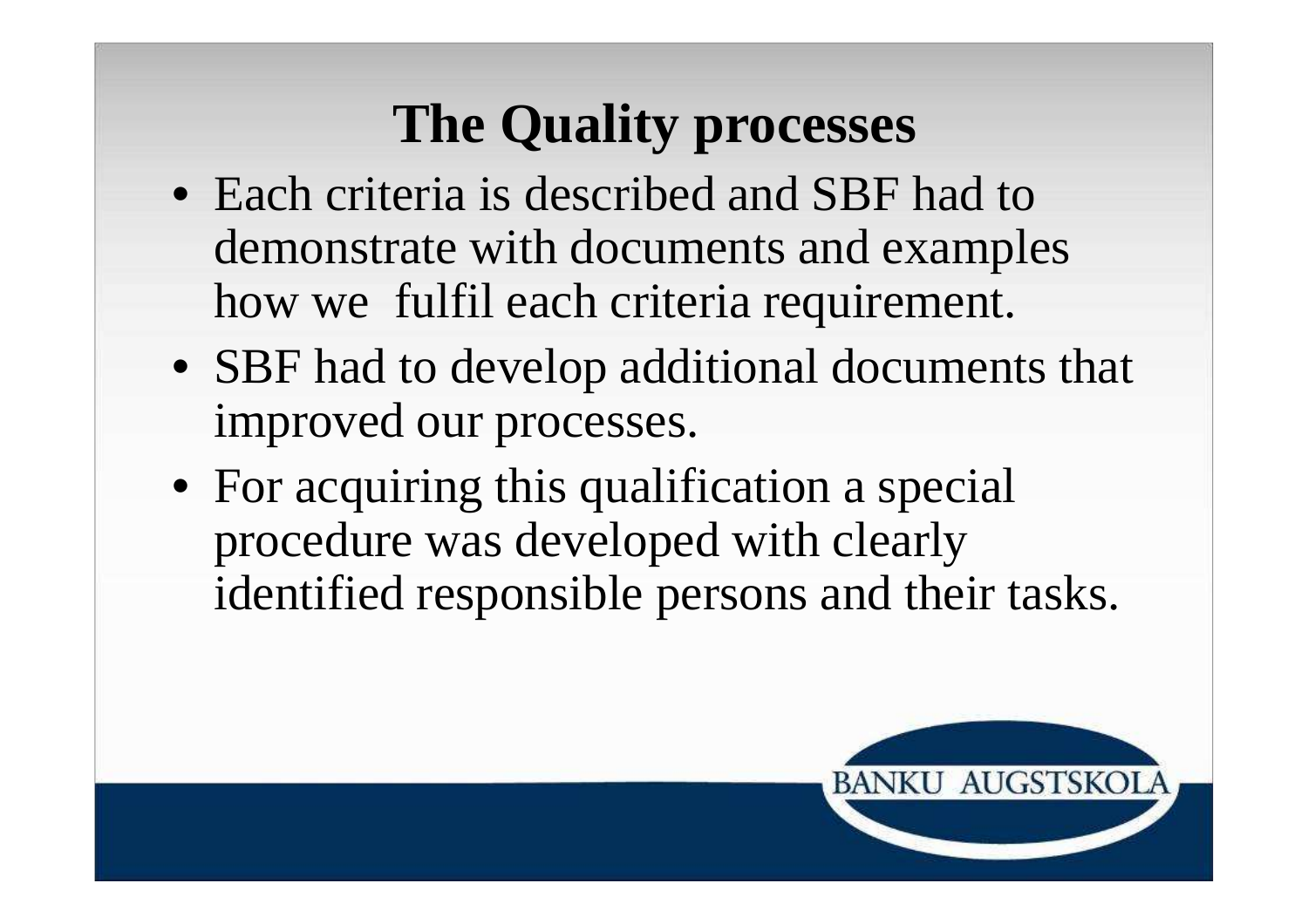#### **Improvement and development of documents**

SBF improved its existing documents related to appeals procedure, related to equal opportunity rights etc.

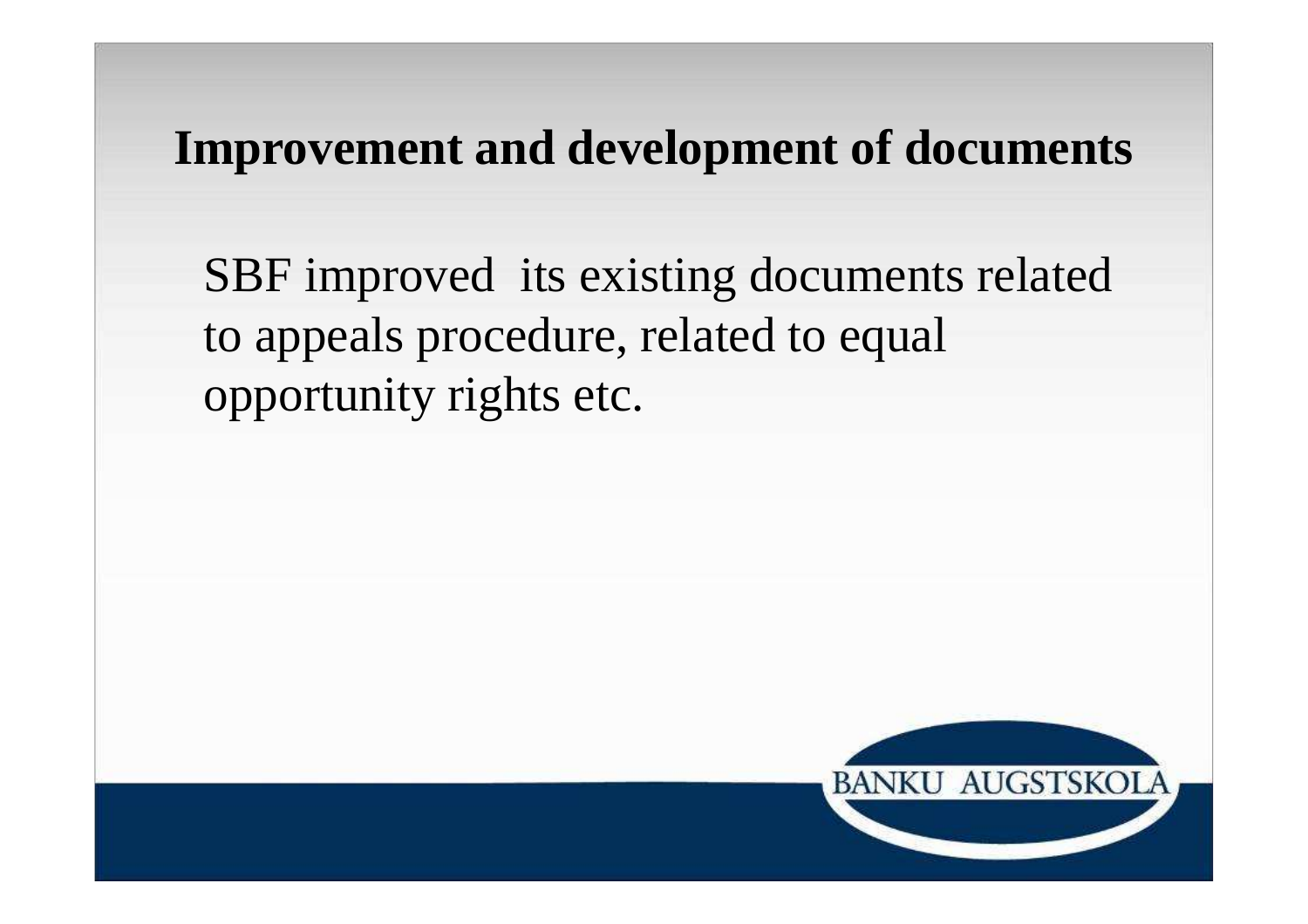## On site visit

- After having handed in formal application with all required documents, there was a site visit from SQA to SBF on 17, December 2012
- During the visit of a Quality Enhancement manager SBF acquainted with its process systems and documentation
- During the visit each criteria was analysed and examples of evidence were provided and it demonstrated what impact it might have on the procedure
- After the visit improvements had to be done in terms of some procedures, as well as in terms of setting responsibilities of staff involved

**BANKU AUGSTSKOL**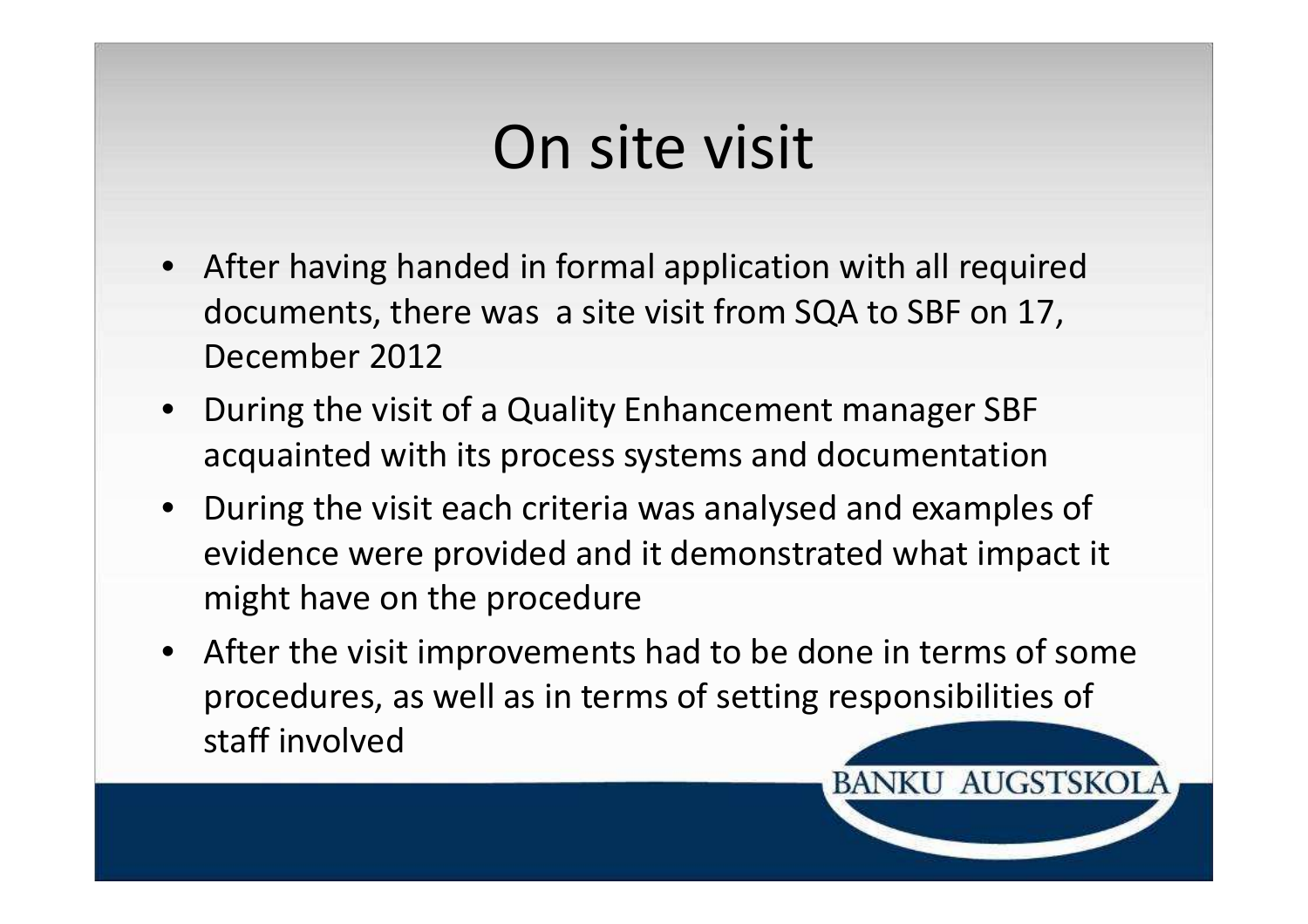## **Sertifikāts finanšu vadībā**

- 4.kursa studentiem tiek pied<sup>ā</sup>v<sup>ā</sup>ta iespēja ieg<sup>ū</sup><sup>t</sup> starptautiski atzītu Skotijas kvalifikācijas <sup>a</sup>ģentūras (SQA) sertifikātu finanšu vadībā.
- Tas paaugstina darba ņēm<sup>ē</sup>ja konkur<sup>ē</sup>tsp<sup>ē</sup>ju darba tirg<sup>ū</sup>, īpaši Eiropā un starptautiskajos uzņēmumos Latvij<sup>ā</sup>.
- Ir papildus apliecinājums darba devējiem par speciālista kompetencēm finanšu vadībā.

**BANKU AUGSTSKOI** 

•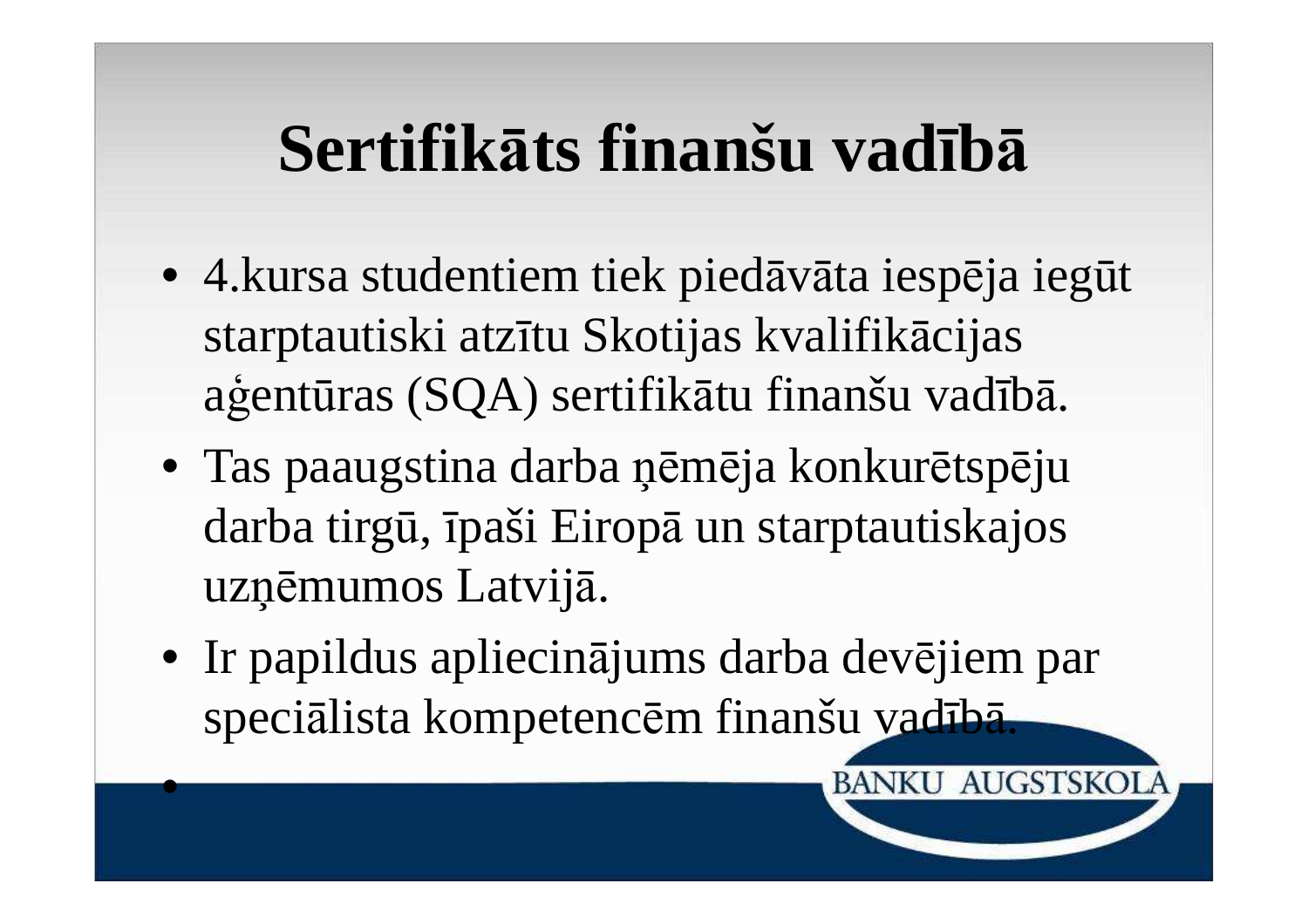## **Sertifikāts finanšu vadībā**

- Visi finanšu vadības kvalifikācijas ieguvēji tiek reģistrēti starptautiskajā SQA datu bāzē.
- Darba devēji izmanto starptautisko SQA datu bāzi, lai atrastu jaunus darbiniekus ar atbilstošu kvalifikāciju.
- Turpmāk, absolventam iegūstot jaunu kvalifikāciju SQA datu bāze tiek papildināta ar jaunu informāciju.

**BANKU AUGSTSKOI**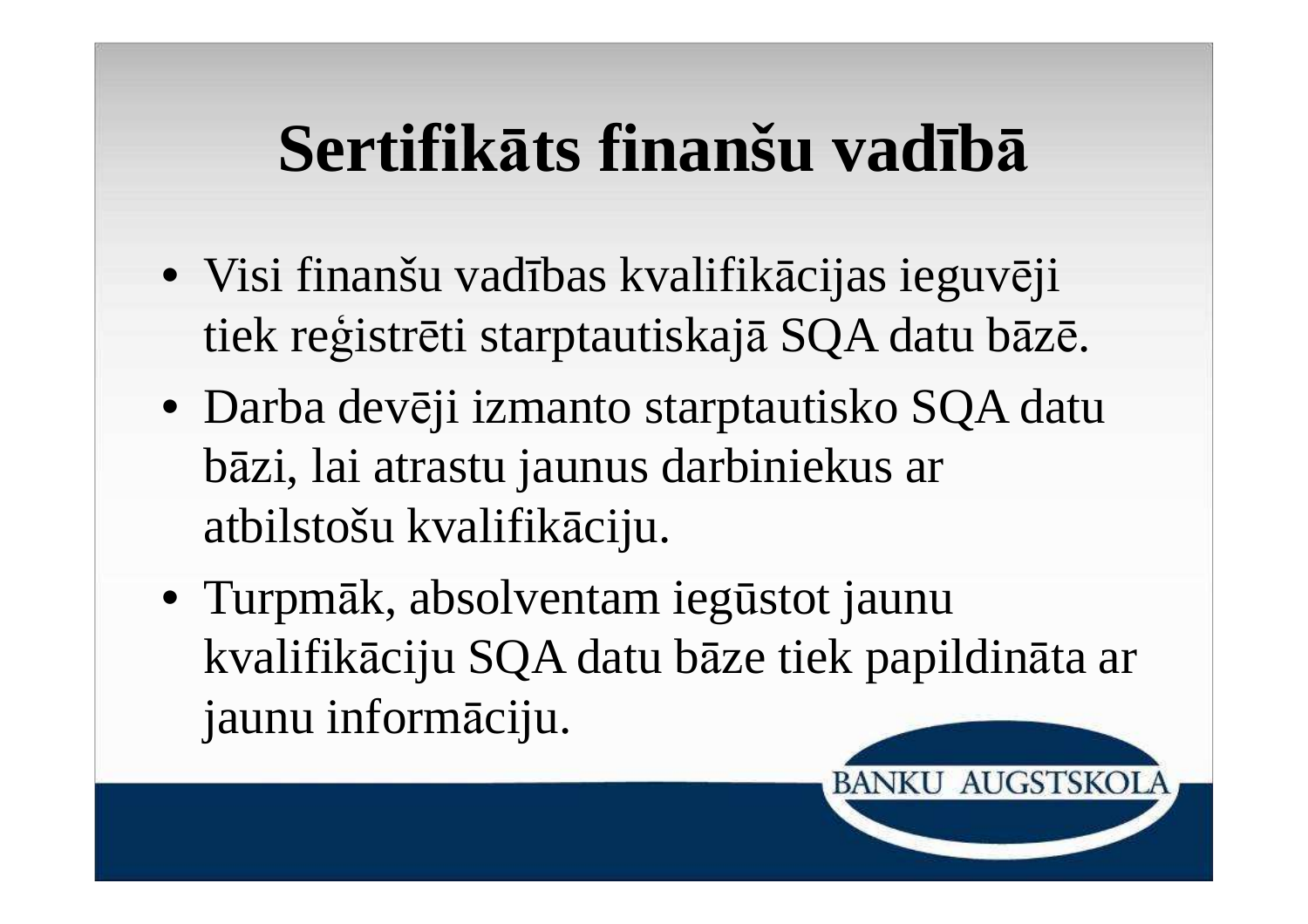# **Rezultāti**

- 2013./2014. ak. g. **12** studenti ieguva sertifikātu un kvalifikāciju.
- 2014./2015. ak.g. **23** ir pieteikušies sertifik<sup>ā</sup>ta iegūšanai.
- Studenti papildus *finansista* kvalifikācijai iegūst *finanšu vadītāja kvalifikāciju.*
- Maksa **115 EUR**